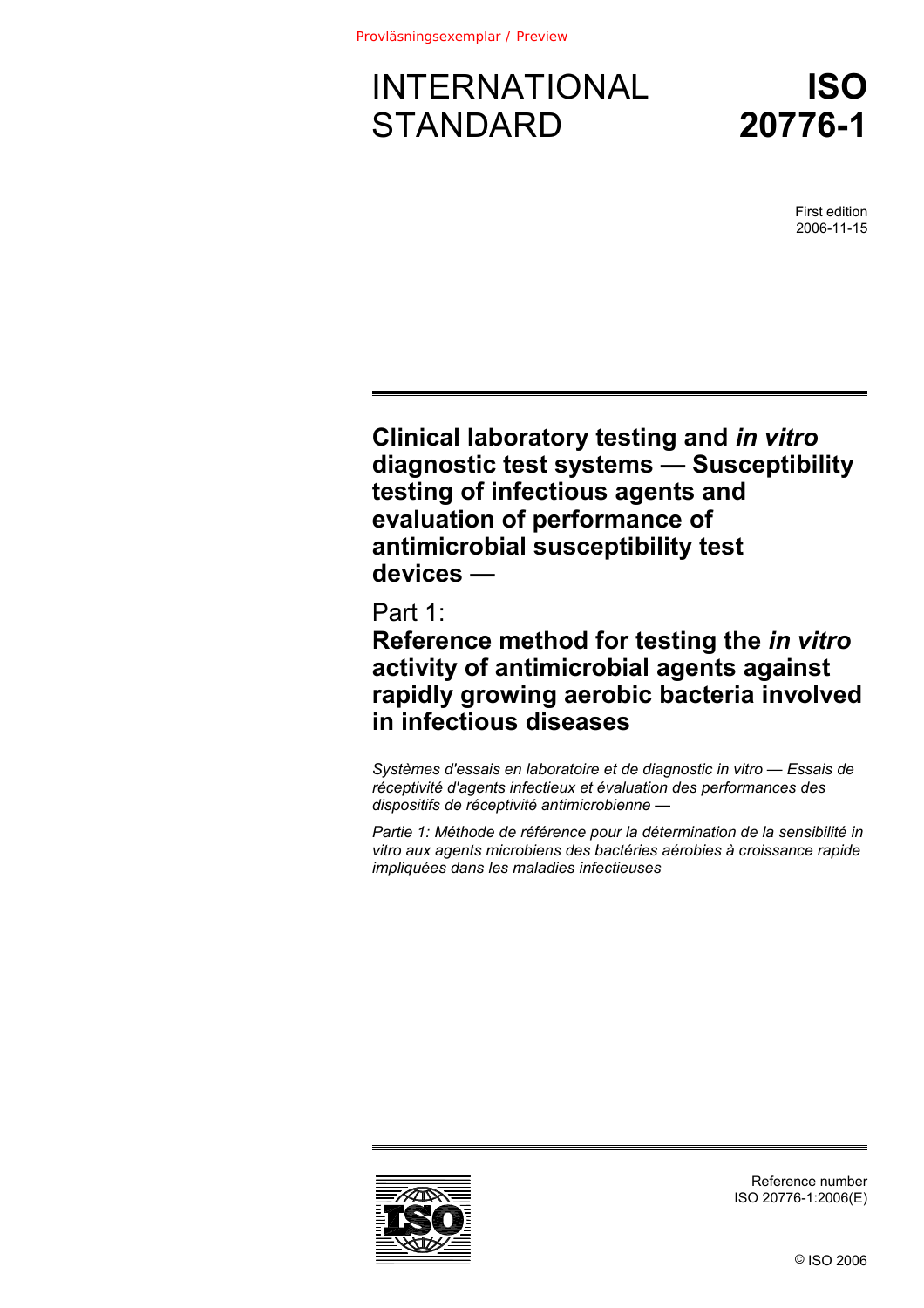#### **PDF disclaimer**

This PDF file may contain embedded typefaces. In accordance with Adobe's licensing policy, this file may be printed or viewed but shall not be edited unless the typefaces which are embedded are licensed to and installed on the computer performing the editing. In downloading this file, parties accept therein the responsibility of not infringing Adobe's licensing policy. The ISO Central Secretariat accepts no liability in this area.

Adobe is a trademark of Adobe Systems Incorporated.

Details of the software products used to create this PDF file can be found in the General Info relative to the file; the PDF-creation parameters were optimized for printing. Every care has been taken to ensure that the file is suitable for use by ISO member bodies. In the unlikely event that a problem relating to it is found, please inform the Central Secretariat at the address given below.

© ISO 2006

All rights reserved. Unless otherwise specified, no part of this publication may be reproduced or utilized in any form or by any means, electronic or mechanical, including photocopying and microfilm, without permission in writing from either ISO at the address below or ISO's member body in the country of the requester.

ISO copyright office Case postale 56 • CH-1211 Geneva 20 Tel. + 41 22 749 01 11 Fax + 41 22 749 09 47 E-mail copyright@iso.org Web www.iso.org

Published in Switzerland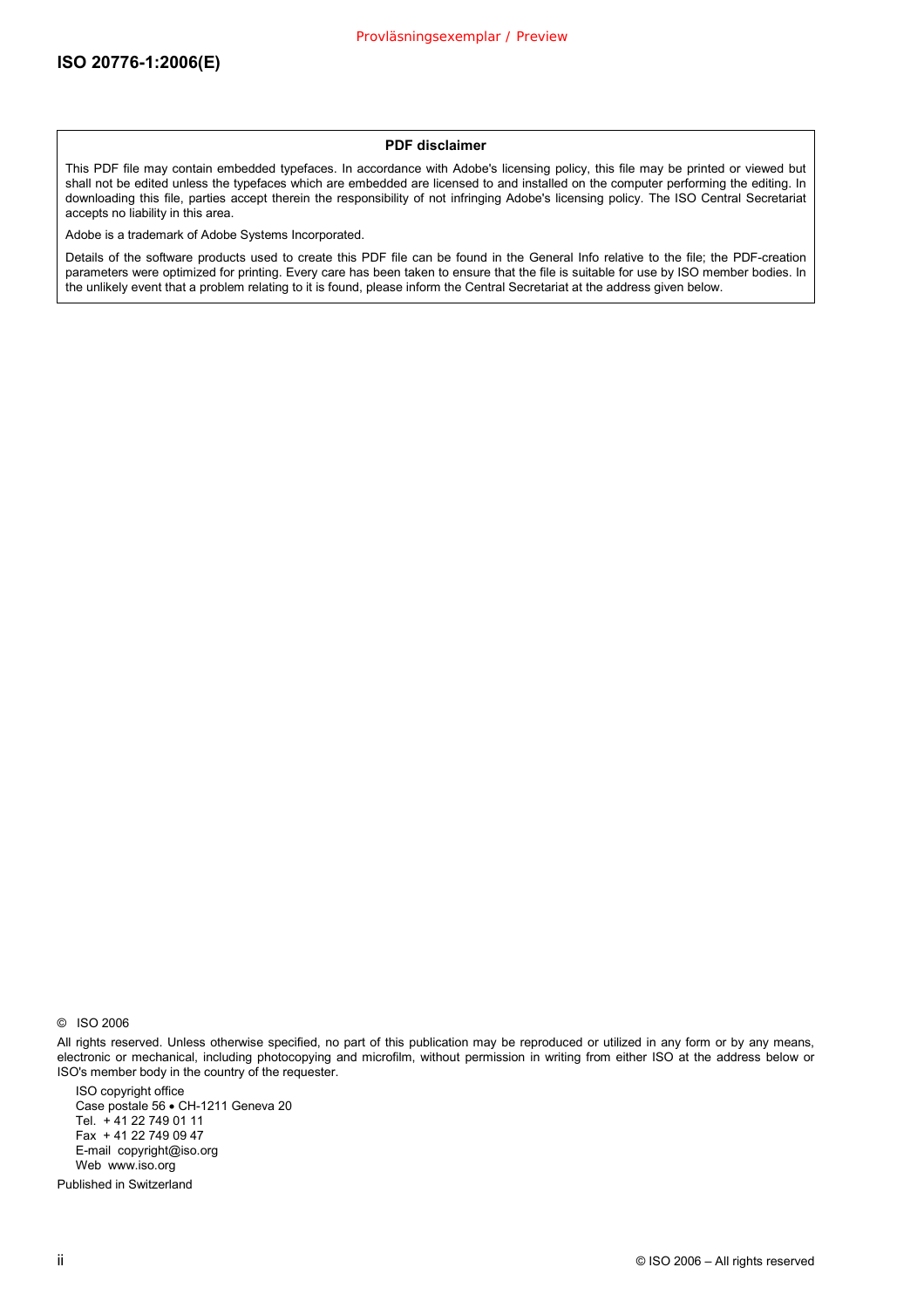# **Contents**

| $\mathbf 1$             |                                                                                |  |
|-------------------------|--------------------------------------------------------------------------------|--|
| $\overline{2}$          |                                                                                |  |
| $\overline{\mathbf{3}}$ |                                                                                |  |
| 3.1                     |                                                                                |  |
| 3.2                     |                                                                                |  |
| 3.3                     |                                                                                |  |
| 3.4                     |                                                                                |  |
| 3.5                     |                                                                                |  |
| 3.6                     |                                                                                |  |
| 3.7                     |                                                                                |  |
| 3.8                     | Special test situations where the MIC result might give unreliable results  10 |  |
| $\overline{\mathbf{4}}$ |                                                                                |  |
|                         |                                                                                |  |
|                         |                                                                                |  |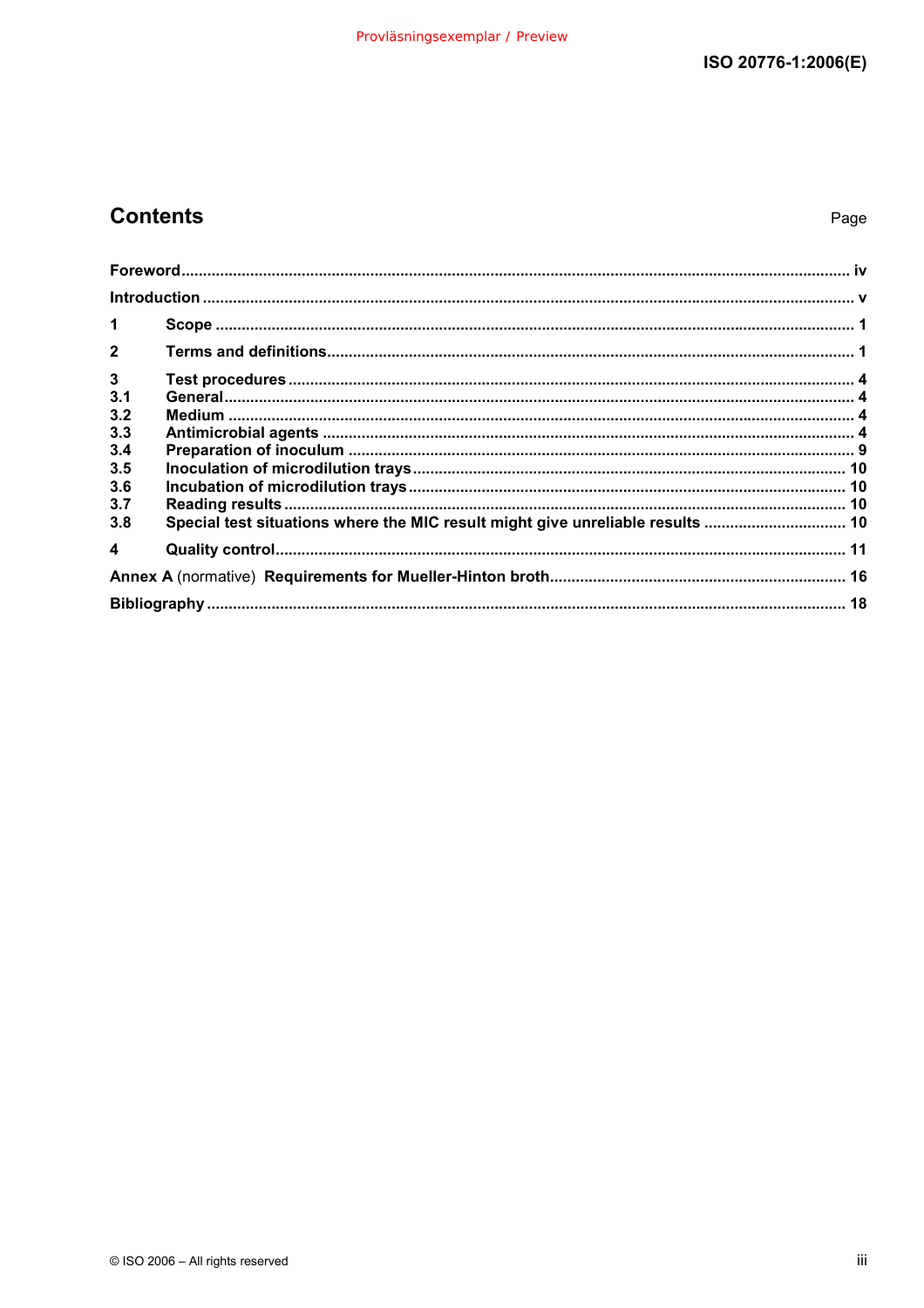# **Foreword**

ISO (the International Organization for Standardization) is a worldwide federation of national standards bodies (ISO member bodies). The work of preparing International Standards is normally carried out through ISO technical committees. Each member body interested in a subject for which a technical committee has been established has the right to be represented on that committee. International organizations, governmental and non-governmental, in liaison with ISO, also take part in the work. ISO collaborates closely with the International Electrotechnical Commission (IEC) on all matters of electrotechnical standardization.

International Standards are drafted in accordance with the rules given in the ISO/IEC Directives, Part 2.

The main task of technical committees is to prepare International Standards. Draft International Standards adopted by the technical committees are circulated to the member bodies for voting. Publication as an International Standard requires approval by at least 75 % of the member bodies casting a vote.

Attention is drawn to the possibility that some of the elements of this document may be the subject of patent rights. ISO shall not be held responsible for identifying any or all such patent rights.

ISO 20776-1 was prepared by the European Committee for Standardization (CEN) Technical Committee CEN/TC 140, In vitro *diagnostic medical devices*, in collaboration with Technical Committee ISO/TC 212, *Clinical laboratory testing and* in vitro *diagnostic test systems*, in accordance with the Agreement on technical cooperation between ISO and CEN (Vienna Agreement).

ISO 20776 consists of the following parts, under the general title *Clinical laboratory testing and* in vitro *diagnostic test systems — Susceptibility testing of infectious agents and evaluation of performance of antimicrobial susceptibility test devices*:

- Part 1: Reference method for testing the in vitro activity of antimicrobial agents against rapidly growing *aerobic bacteria involved in infectious diseases*
- ⎯ *Part 2: Evaluation of performance of antimicrobial susceptibility test devices*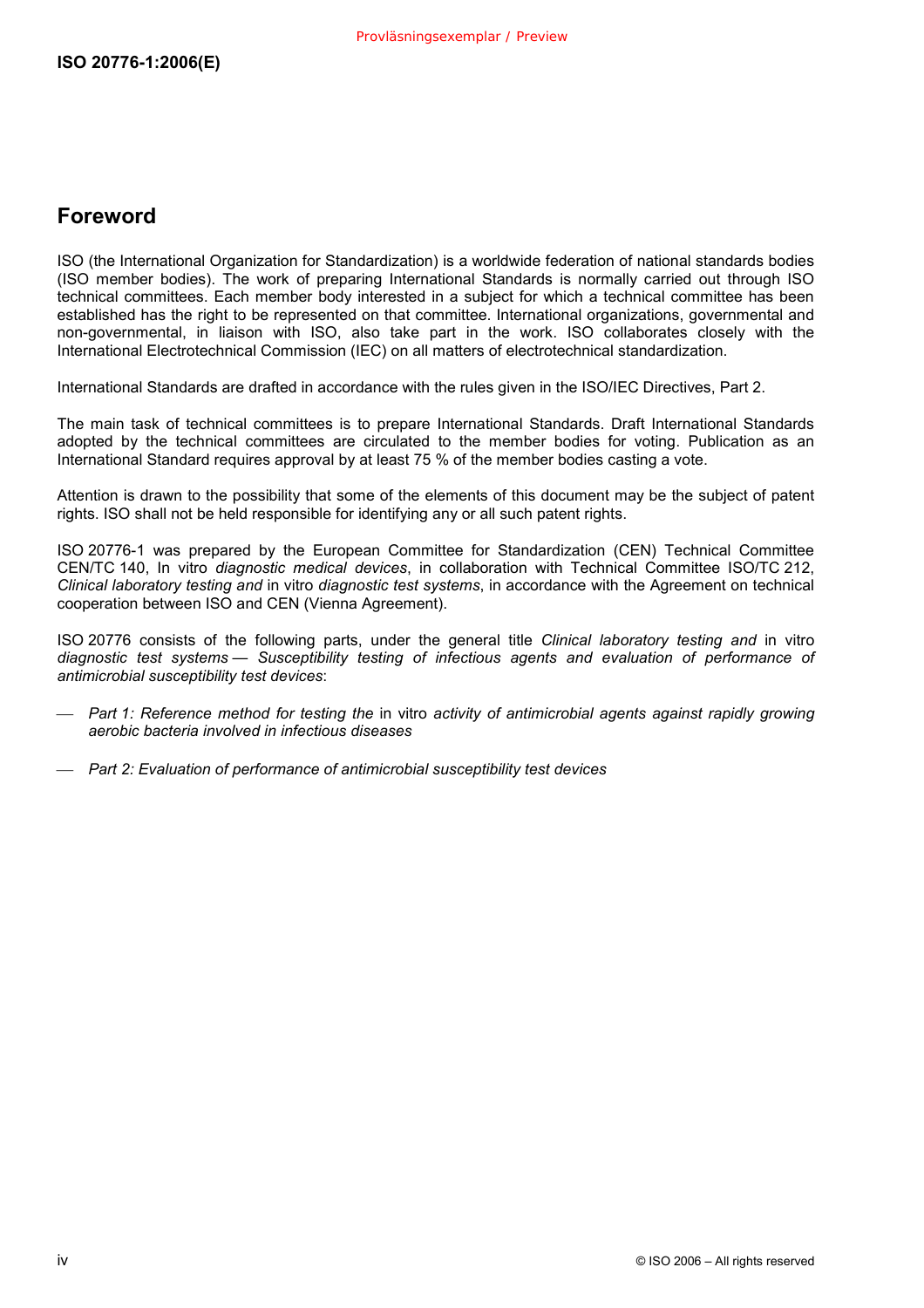## **Introduction**

*In vitro* susceptibility tests are performed on microorganisms suspected of causing disease, particularly if the organism is thought to belong to a species that may exhibit resistance to frequently used antimicrobial agents. The tests are also important in resistance surveillance, epidemiological studies of susceptibility and in comparisons of new and existing agents.

Dilution procedures are used to determine the minimum inhibitory concentrations (MICs) of antimicrobial agents and are the reference method for antimicrobial susceptibility testing. MIC methods are used in resistance surveillance, comparative testing of new agents, to establish the susceptibility of organisms that give equivocal results in routine tests, for tests on organisms where routine tests may be unreliable and when a quantitative result is required for clinical management. In dilution tests, microorganisms are tested for their ability to produce visible growth on a series of agar plates (agar dilution) or in broth (broth dilution) containing serial dilutions of the antimicrobial agent.

The lowest concentration of an antimicrobial agent (in mg/l) that, under defined *in vitro* conditions, prevents the appearance of visible growth of a microorganism within a defined period of time is known as the MIC. The MIC is a guide for the clinician to the susceptibility of the organism to the antimicrobial agent and aids treatment decisions. Careful control and standardisation is required for intra- and inter-laboratory reproducibility, as results may be significantly influenced by the method used. It is generally accepted that broth MIC tests are reproducible to within one doubling dilution of the real end point (i.e.  $\pm$  one well or tube in a doubling dilution series).

**Broth dilution** is a technique in which containers holding identical volumes of broth with antimicrobial agent solutions in incrementally (usually geometrically) increasing concentrations are inoculated with a known number of microorganisms.

**Broth microdilution** denotes the performance of the broth dilution test in microdilution trays.

The method described in this part of ISO 20776 is intended for the testing of pure cultures of aerobic bacteria that are easily grown by overnight incubation on agar and grow well in Mueller-Hinton broth, which may be supplemented. The broth microdilution method described in this part of ISO 20776 is essentially the same as those used in many countries, including France<sup>[1]</sup>, Germany<sup>[2]</sup>, Sweden<sup>[3]</sup>, the United Kingdom<sup>[4]</sup>, and the United States<sup>[5]</sup>. The method is also essentially the same as the broth microdilution method published by the European Committee on Antimicrobial Susceptibility Testing (EUCAST)[6]. All these methods are based on those described by Ericsson and Sherris<sup>[7]</sup>.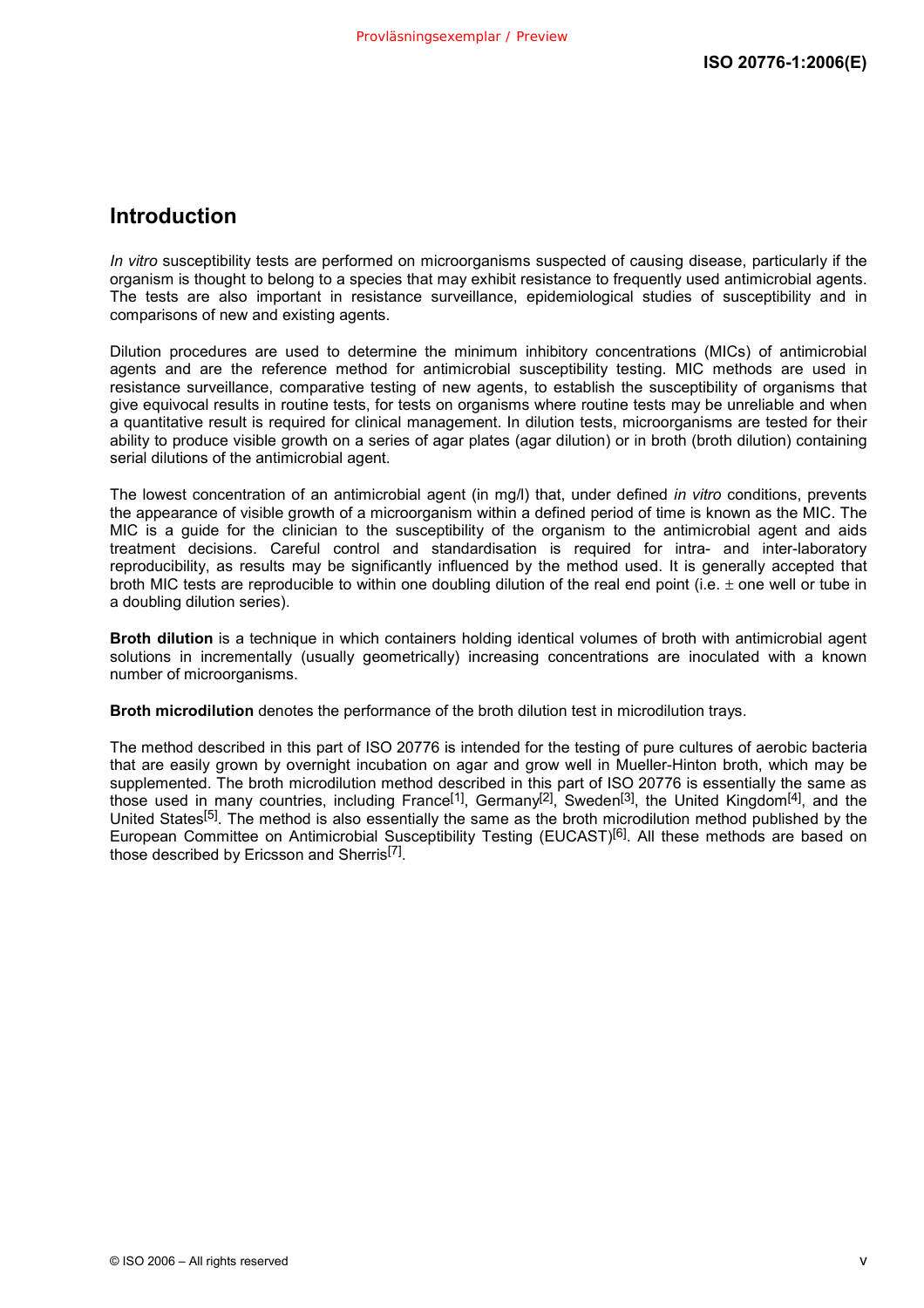Provläsningsexemplar / Preview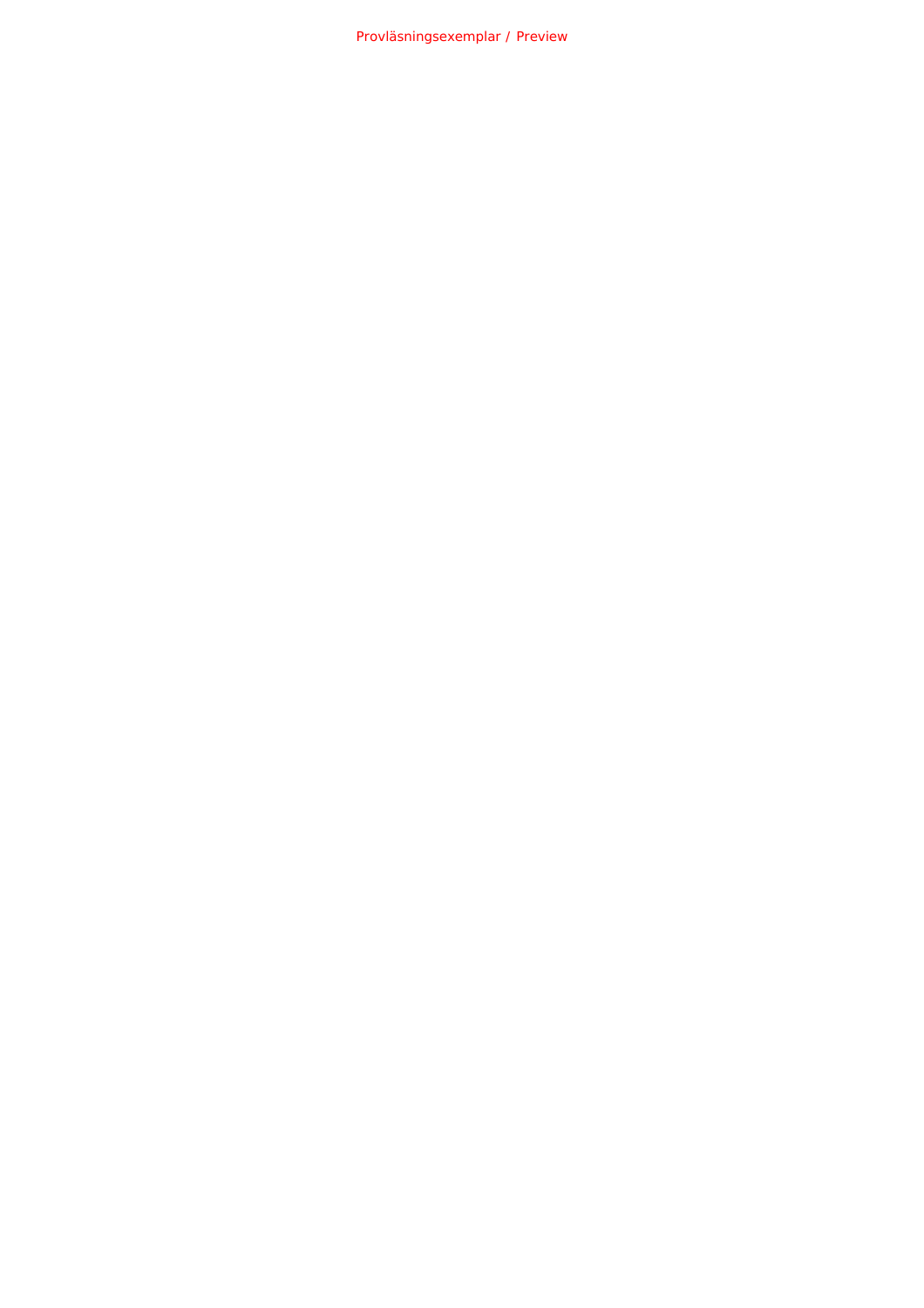# **Clinical laboratory testing and** *in vitro* **diagnostic test systems — Susceptibility testing of infectious agents and evaluation of performance of antimicrobial susceptibility test devices —**

### Part 1:

# **Reference method for testing the** *in vitro* **activity of antimicrobial agents against rapidly growing aerobic bacteria involved in infectious diseases**

**WARNING — The use of this part of ISO 20776 may involve hazardous materials, operations and equipment. This part of ISO 20776 does not purport to address all of the safety problems associated with its use. It is the responsibility of the user of this part of ISO 20776 to establish appropriate safety and health practices and determine the applicability of regulatory limitations prior to use.** 

### **1 Scope**

This part of ISO 20776 describes one reference method, broth microdilution, for determination of MICs. The MIC reflects the activity of the drug under the described test conditions, and can be interpreted for clinical management purposes by taking into account other factors, such as drug pharmacology or bacterial resistance mechanisms. This allows categorization of bacteria as "susceptible" (S), "intermediate" (I), or "resistant" (R). In addition, MIC distributions can be used to define wild type or non-wild type bacterial populations. Although clinical interpretation of the MIC value is beyond the scope of this part of ISO 20776, modifications of the basic method are required for certain antimicrobial agent - bacteria combinations to facilitate clinical interpretation. These modifications are included in a separate table. It is advisable to compare other susceptibility testing methods (e.g. routine methods or diagnostic test devices) with this reference method for validation, in order to ensure comparable and reliable results.

### **2 Terms and definitions**

For the purposes of this document, the following terms and definitions apply.

### **2.1**

### **antimicrobial agent**

substance of biological, semi-synthetic or synthetic origin that inhibits the growth of or kills bacteria, and is thus of potential use in the treatment of infections

NOTE Disinfectants, antiseptics and preservatives are not included in this definition.

### **2.2 Antimicrobial agents — properties**

### **2.2.1**

### **potency**

antimicrobially active fraction of a test substance, determined in a bioassay against a reference powder of the same substance